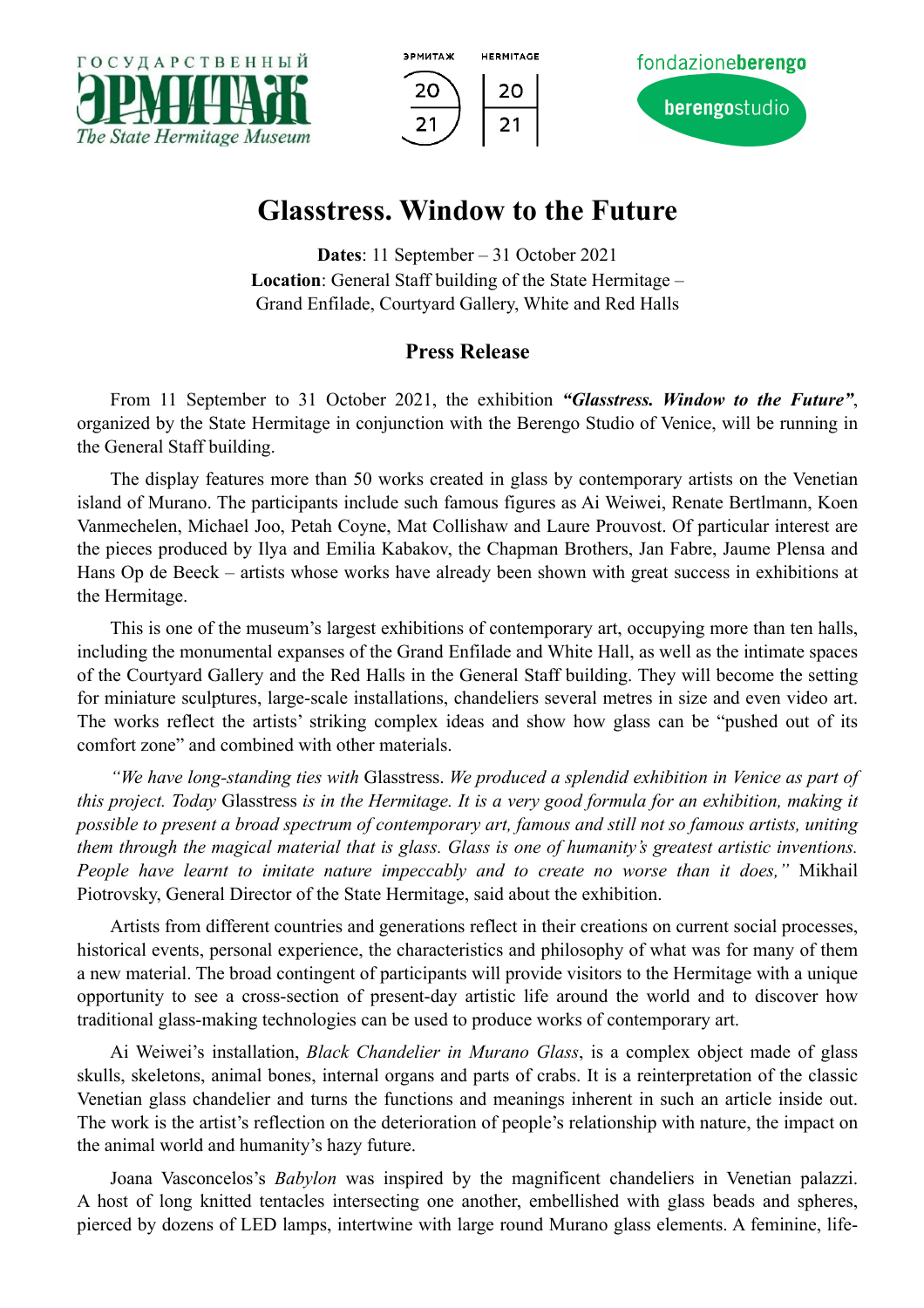affirming lace organism takes over the chandelier's glass structure and transforms it into the incredible hanging garden that the title references.

With the aid of Murano glassblowers, Ilya and Emilia Kabakov recreated their work *The Man Climbing Over the Wall*, also known as *The Eternal Emigrant* (1995/2004), and gave fresh life to an art object that is still relevant today.

Jaume Plensa's work *See No Evil, Hear No Evil, Speak No Evil* refers back to the world-famous oriental depiction of the three wise monkeys. The artist deliberately swapped the primates' heads for the face of a young girl, though, wishing to create a different symbolic interpretation. The clue is hidden from the eye of the beholder, as Plensa's worlds lie in the realm of dreams and illusions.

In 2009, the Berengo Studio launched the *Glasstress* project, within which to date more than 300 artists, designers, architects and painters from around the world, aided by Murano's glassblowers, have embodied their own highly diverse conceptions in glass. For more than a decade, the project has been a constant companion to the Venice Biennale, as well as putting on *Glasstress* exhibitions in various parts of the world, showcasing the unique craftsmanship of 21st-century glassblowers that is founded upon the work of artists of centuries past, carefully preserving old traditions and investing them with a new intonation.

Adriano Berengo, President of the Berengo Studio and of the Fondazione Berengo, stresses: *"Art knows no borders. It cannot be kept in a cage. It walks around freely. Despite all the quarantines, lockdowns and restrictions that we have encountered in these unprecedented times, it is evident that creative energy cannot be kept under lock and key. I am writing this with enormous pride from Murano, because in spite of all the difficulties we have managed to organize this exhibition and because everything notwithstanding we are continuing to produce great art and to bring it to people around the world."* 

Dimitri Ozerkov commented: *"The Venetian Adriano Berengo has brought about an incredibly important turn in the history of modern-day Murano glass. He has succeeded in combining the traditional glass industry with the phenomenon of contemporary art in its Post-Modernist version. That enabled him to take work with glass out of the traditional decorative and applied sphere, which was its historical place, into the sphere of conceptual creativity. Murano glass has turned from a run-of-the-mill material suitable for making vases, drinking vessels, chandeliers and costume jewellery into a means of self-expression for a present-day artist. The main thing in today's world is communication, translation from one language to another. The specially created Fondazione Berengo has organized a dialogue between contemporary artists and specialist glassblowers that is founded upon interdisciplinary communication. The concept for a work is passed over from the artist to the craftsperson who proposes a method of producing it in the material. Through dialogue, a procedure for their joint work is established, along with the degree to which the author of the idea will be involved in the technological process. The final result is approved by the artist. This new format has made it possible to call to life and review through a modern-day lens the whole history and imagery of glass in world culture."* 

In 2015, within the parallel programme of the 56th Venice Biennale of Contemporary Art, the Palazzo Cavalli-Franchetti in Venice became the venue for the exhibition *"Glasstress 2015 Gotika"*, organized by the State Hermitage in conjunction with the Berengo Studio as one of the events marking the museum's 250th anniversary. The display included specially selected items from the Hermitage's collection – armour, church plate, reliquaries and other works of applied art made in the Gothic and Neo-Gothic styles – that were presented in a dialogue with pieces created by contemporary artists at the Berengo Studio on the island of Murano. At that time, the idea arose to also present the project in Saint Petersburg. The intervening years have been spent in the careful selection of exhibits, as well as artists producing new works specially for the event in the Hermitage.

The exhibition *"Glasstress. Window to the Future"* is being held as part of the *Hermitage 20/21* project, established in 2007, that aims to collect, exhibit and study art of the 20th and 21st centuries.